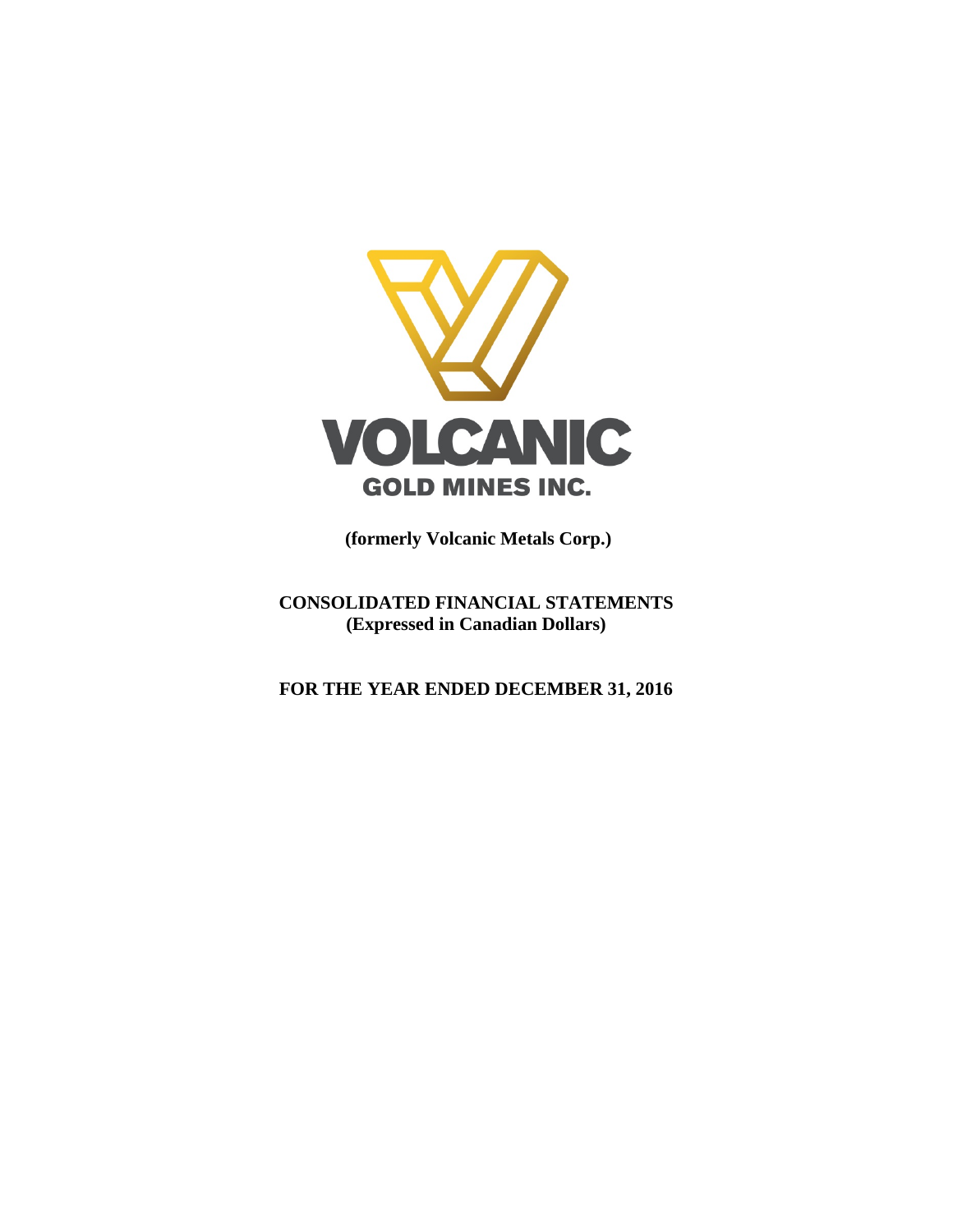# **INDEPENDENT AUDITORS' REPORT**

To the Shareholders of Volcanic Gold Mines Inc. (formerly Volcanic Metals Corp.)

We have audited the accompanying consolidated financial statements of Volcanic Gold Mines Inc. (formerly Volcanic Metals Corp.), which comprise the consolidated statements of financial position as at December 31, 2016 and 2015, and the consolidated statements of loss and comprehensive loss, cash flows, and changes in shareholders' equity for the years then ended, and a summary of significant accounting policies and other explanatory information.

### *Management's Responsibility for the Consolidated Financial Statements*

Management is responsible for the preparation and fair presentation of these consolidated financial statements in accordance with International Financial Reporting Standards, and for such internal control as management determines is necessary to enable the preparation of consolidated financial statements that are free from material misstatement, whether due to fraud or error.

### *Auditors' Responsibility*

Our responsibility is to express an opinion on these consolidated financial statements based on our audits. We conducted our audits in accordance with Canadian generally accepted auditing standards. Those standards require that we comply with ethical requirements and plan and perform the audit to obtain reasonable assurance about whether the consolidated financial statements are free from material misstatement.

An audit involves performing procedures to obtain audit evidence about the amounts and disclosures in the consolidated financial statements. The procedures selected depend on the auditors' judgment, including the assessment of the risks of material misstatement of the consolidated financial statements, whether due to fraud or error. In making those risk assessments, the auditor considers internal control relevant to the entity's preparation and fair presentation of the consolidated financial statements in order to design audit procedures that are appropriate in the circumstances, but not for the purpose of expressing an opinion on the effectiveness of the entity's internal control. An audit also includes evaluating the appropriateness of accounting policies used and the reasonableness of accounting estimates made by management, as well as evaluating the overall presentation of the consolidated financial statements.

We believe that the audit evidence we have obtained in our audits is sufficient and appropriate to provide a basis for our audit opinion.



1200 - 609 Granville Street, P.O. Box 10372, Pacific Centre, Vancouver, B.C., Canada V7Y 1G6 Telephone (604) 687-0947 Davidson-co.com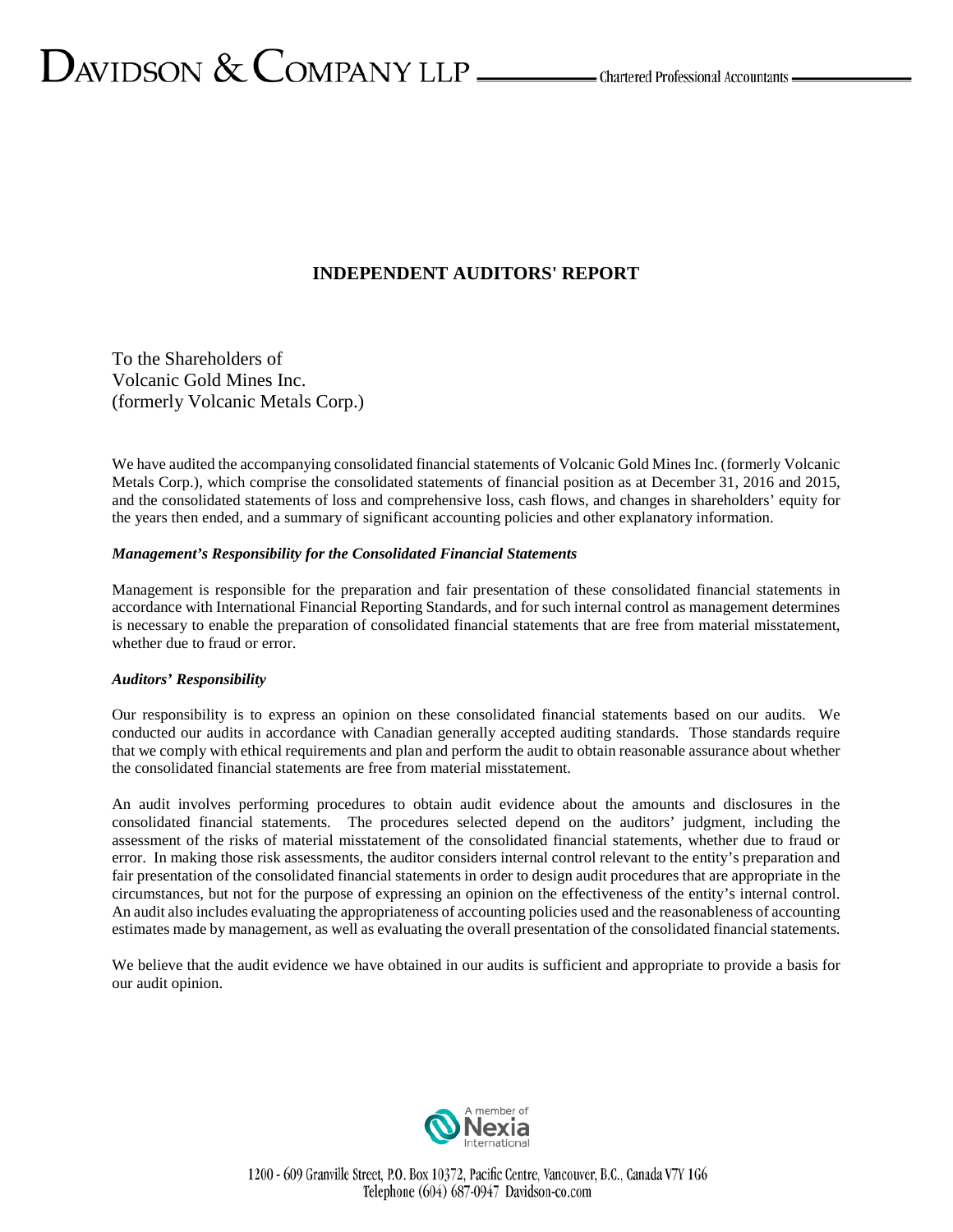### *Opinion*

In our opinion, these consolidated financial statements present fairly, in all material respects, the financial position of Volcanic Gold Mines Inc., as at December 31, 2016 and 2015, and its financial performance and its cash flows for the years then ended in accordance with International Financial Reporting Standards.

## *Emphasis of Matter*

Without qualifying our opinion, we draw attention to Note 1 in the consolidated financial statements which describes conditions and matters that indicate the existence of a material uncertainty that may cast significant doubt about the ability of Volcanic Gold Mines Inc. to continue as a going concern.

# **"DAVIDSON & COMPANY LLP"**

Vancouver, Canada Chartered Professional Accountants

March 13, 2017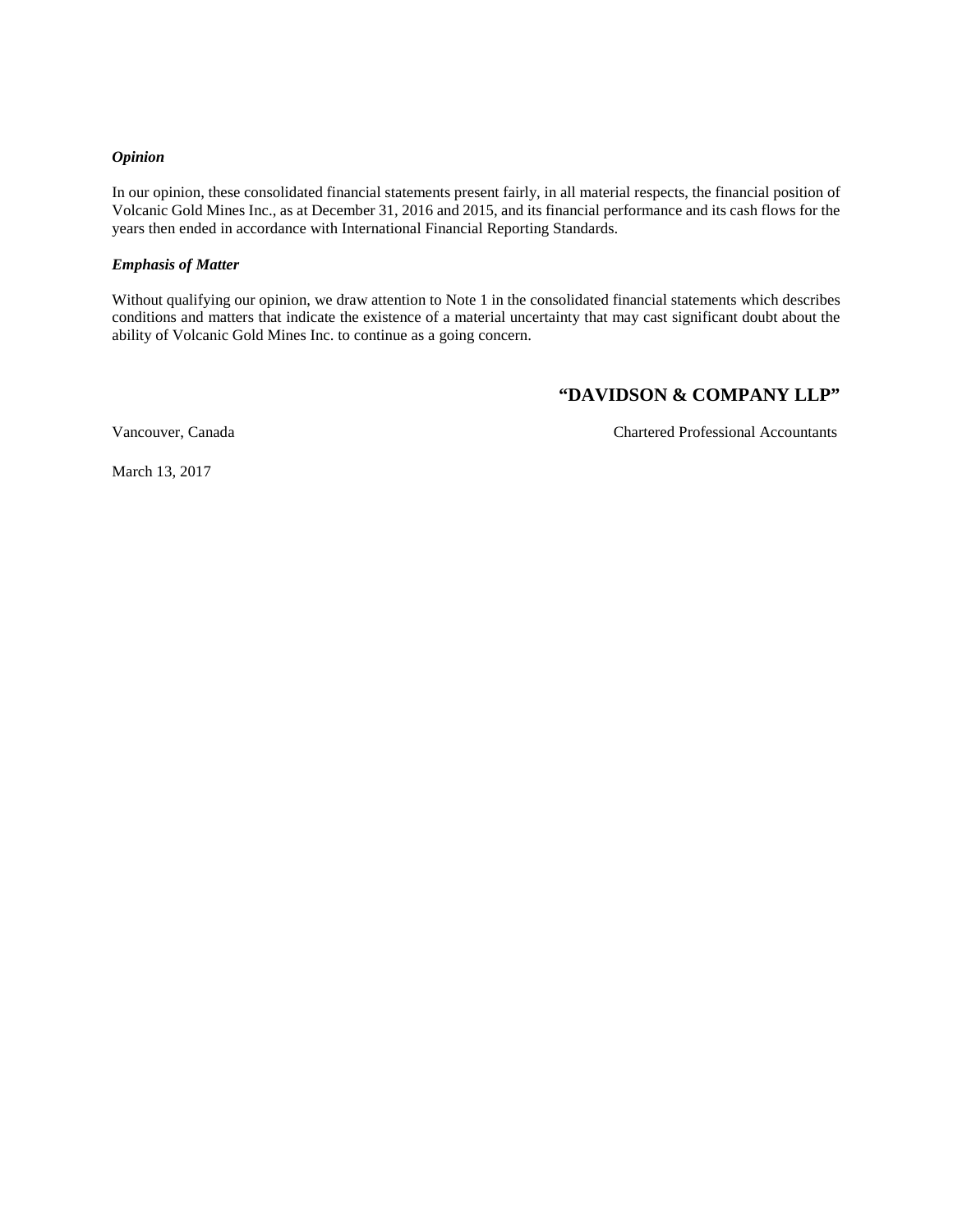# **VOLCANIC GOLD MINES INC.** (FORMERLY VOLCANIC METALS CORP.)

# CONSOLIDATED STATEMENTS OF FINANCIAL POSITION

(Expressed in Canadian Dollars)

AS AT

|                                                                 |              | December 31,<br>2016 |               | December 31,<br>2015 |
|-----------------------------------------------------------------|--------------|----------------------|---------------|----------------------|
| <b>ASSETS</b>                                                   |              |                      |               |                      |
| <b>Current</b>                                                  |              |                      |               |                      |
| Cash<br>Receivables and prepaid expenses                        | $\mathbb{S}$ | 472,746<br>6,973     | <sup>\$</sup> | 416,759<br>1,757     |
|                                                                 | \$           | 479,719 \$           |               | 418,516              |
| <b>LIABILITIES AND SHAREHOLDERS' EQUITY</b>                     |              |                      |               |                      |
| <b>Current</b><br>Accounts payable and accrued liabilities      | \$           | 311,424              | <sup>S</sup>  | 122,245              |
| <b>Shareholders' equity</b><br>Share capital (Note 6)           |              | 5,408,551            |               | 5,408,551            |
| Subscriptions received in advance (Note 6)<br>Reserves (Note 6) |              | 301,567<br>104,517   |               | 104,517              |
| Deficit                                                         |              | (5,646,340)          |               | (5,216,797)          |
|                                                                 |              | 168,295              |               | 296,271              |
|                                                                 | \$           | 479,719              | <sup>\$</sup> | 418,516              |

**Nature and continuance of operations** (Note 1) **Subsequent events** (Notes 4 and 11)

Approved and authorized by the Board on March 13, 2017.

| "Michael Iverson" | Director_ | "Scott Ackerman" | Jirector |
|-------------------|-----------|------------------|----------|
| Michael Iverson   |           | Scott Ackerman   |          |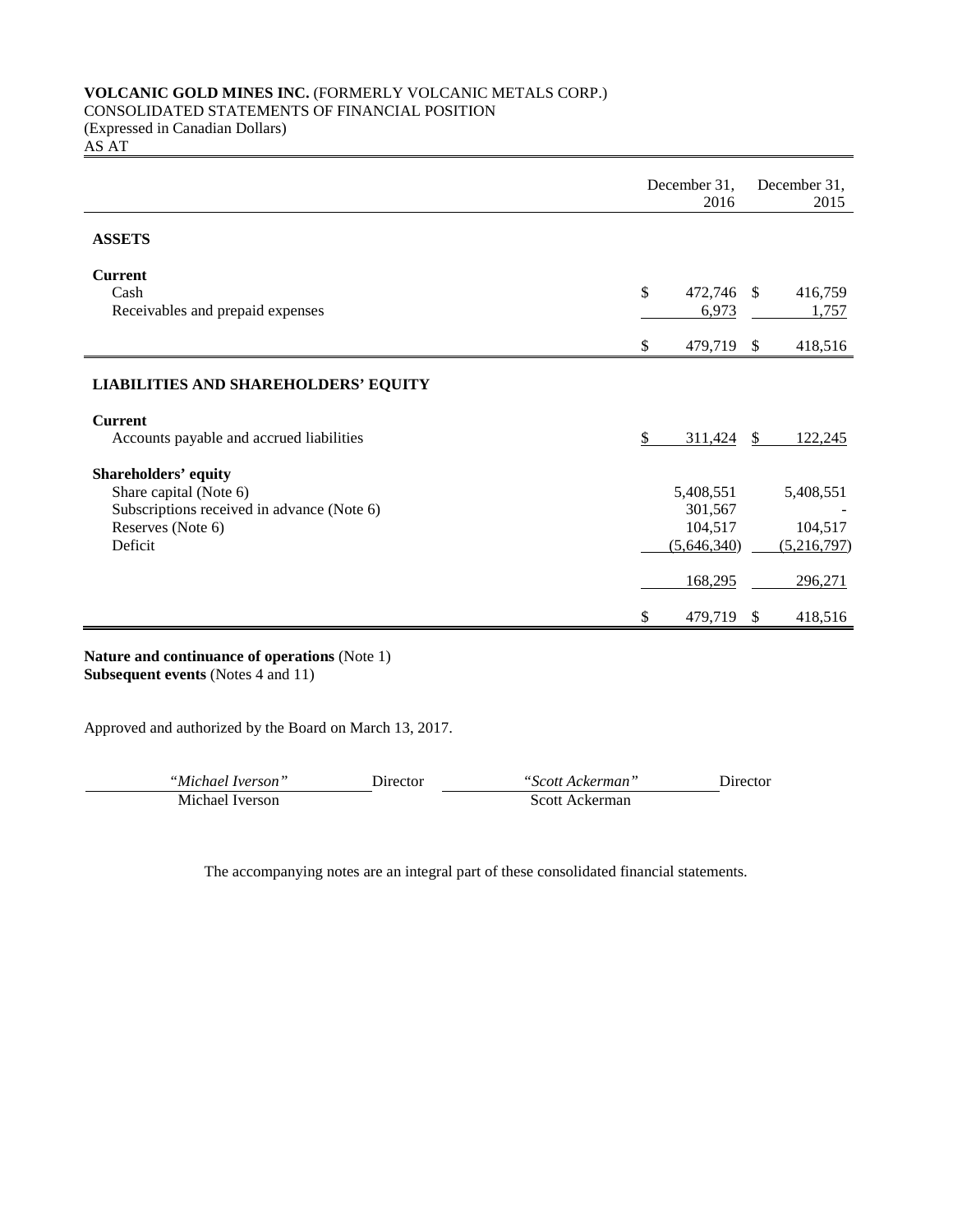# **VOLCANIC GOLD MINES INC.** (FORMERLY VOLCANIC METALS CORP.) CONSOLIDATED STATEMENTS OF LOSS AND COMPREHENSIVE LOSS (Expressed in Canadian Dollars) FOR THE YEAR ENDED DECEMBER 31

|                                                      | 2016             |     | 2015       |
|------------------------------------------------------|------------------|-----|------------|
|                                                      |                  |     |            |
| <b>EXPENSES</b>                                      |                  |     |            |
| Consulting and management fees (Note 5)              | \$<br>60,000     | \$. | 60,000     |
| Investor relations                                   |                  |     | 1,016      |
| Office and administration                            | 9,003            |     | 4,951      |
| Professional fees                                    | 59,840           |     | 24,537     |
| Property investigation (Note 4)                      | 247,254          |     | 5,456      |
| Regulatory and filing fees                           | 20,507           |     | 13,047     |
| Rent (Note 5)                                        | 6,000            |     | 6,000      |
| Travel                                               | 35,877           |     |            |
|                                                      |                  |     |            |
| Loss before other items                              | (438, 481)       |     | (115,007)  |
| <b>OTHER ITEMS</b>                                   |                  |     |            |
| Foreign exchange                                     |                  |     | (1,088)    |
| Recovery on write-off of accounts payable            | 8,938            |     |            |
|                                                      |                  |     |            |
|                                                      | 8,938            |     | (1,088)    |
| Loss and comprehensive loss for the year             | \$<br>(429, 543) | \$  | (116,095)  |
|                                                      |                  |     |            |
| Basic and diluted loss per common share              | \$<br>(0.03)     | \$  | (0.01)     |
|                                                      |                  |     |            |
| Weighted average number of common shares outstanding | 14,629,266       |     | 14,629,266 |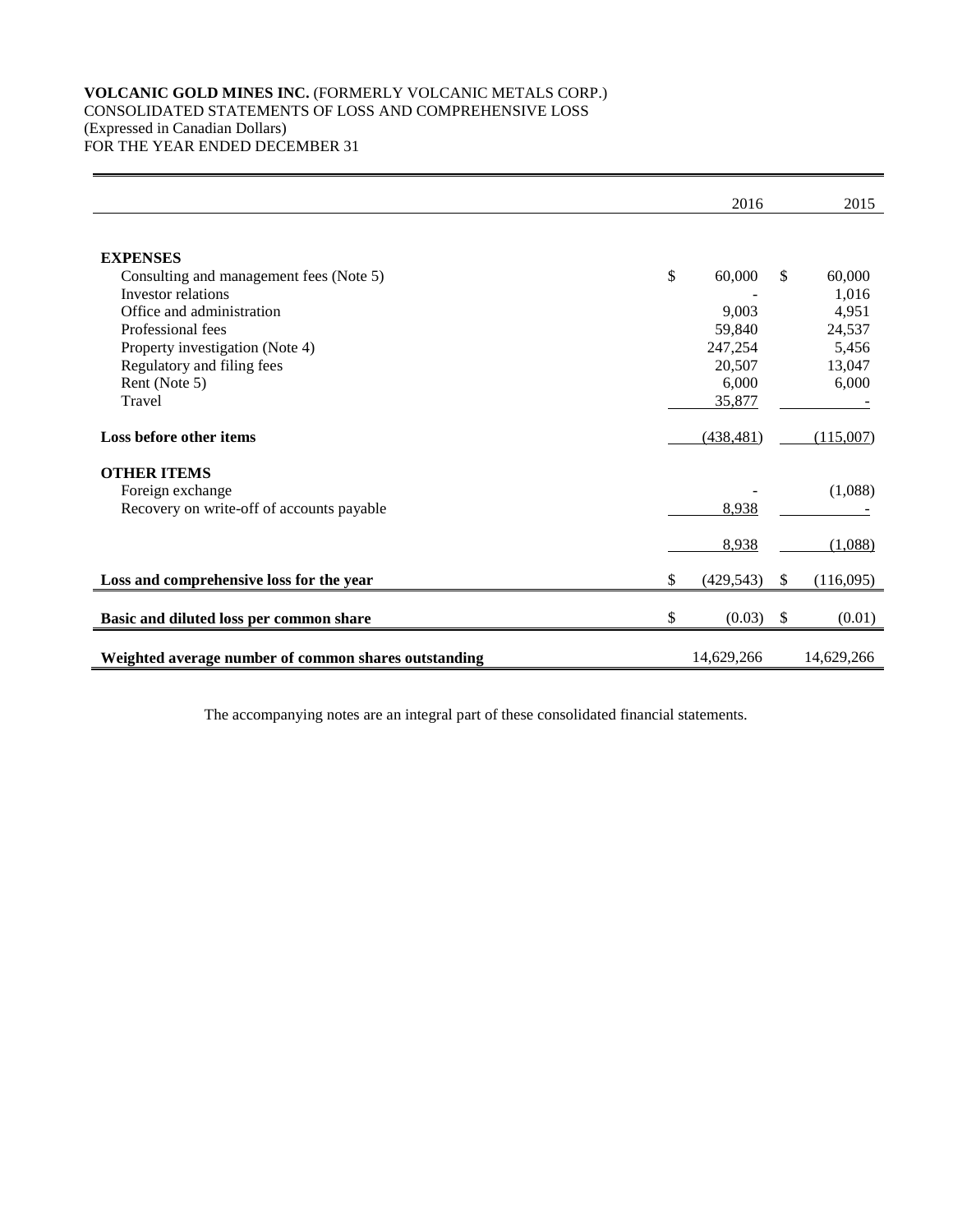# **VOLCANIC GOLD MINES INC.** (FORMERLY VOLCANIC METALS CORP.) CONSOLIDATED STATEMENTS OF CASH FLOWS (Expressed in Canadian Dollars) FOR THE YEAR ENDED DECEMBER 31

|                                                                                                                                                   | 2016                 | 2015                 |
|---------------------------------------------------------------------------------------------------------------------------------------------------|----------------------|----------------------|
| <b>CASH FLOWS FROM OPERATING ACTIVITIES</b><br>Loss for the year                                                                                  | \$<br>$(429,543)$ \$ | (116,095)            |
| Items not affecting cash:<br>Recovery on write-off of accounts payable                                                                            | (8,938)              |                      |
| Non-cash working capital item changes:<br>Receivables and prepaid expenses<br>Accounts payables and accrued liabilities                           | (5,216)<br>198,117   | (424)<br>65,171      |
| Net cash used in operating activities                                                                                                             | (245,580)            | (51, 348)            |
| <b>CASH FLOWS FROM FINANCING ACTIVITIES</b><br>Subscriptions received in advance<br>Share issuance costs<br>Net cash used in financing activities | 301,567<br>301,567   | (9, 734)<br>(9, 734) |
| Change in cash for the year                                                                                                                       | 55,987               | (61,082)             |
| Cash, beginning of year                                                                                                                           | 416,759              | 477,841              |
| Cash, end of year                                                                                                                                 | \$<br>472,746 \$     | 416,759              |

**Supplemental disclosure with respect to cash flows** (Note 10)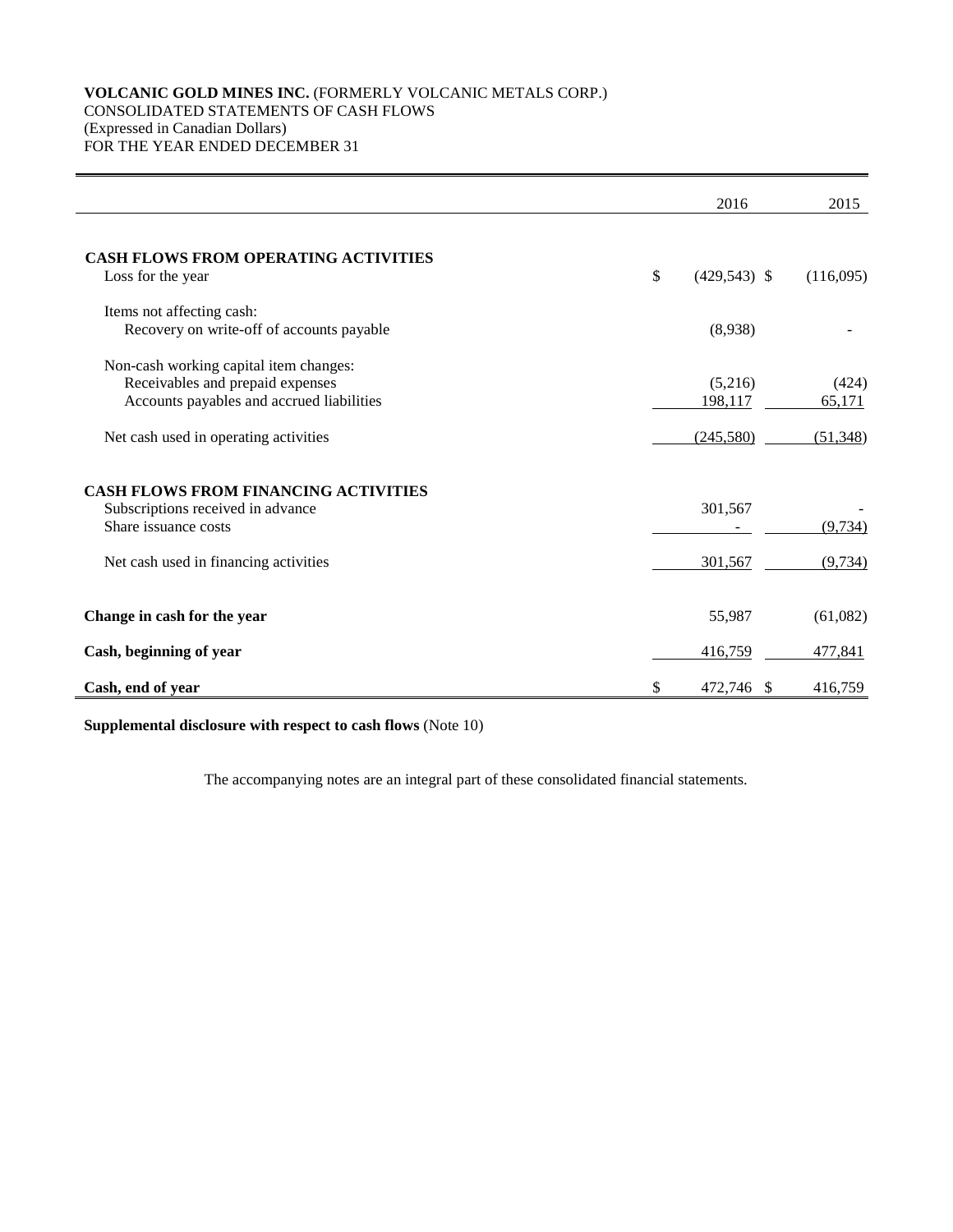# **VOLCANIC GOLD MINES INC.** (FORMERLY VOLCANIC METALS CORP.) CONSOLIDATED STATEMENTS OF CHANGES IN SHAREHOLDERS' EQUITY (Expressed in Canadian Dollars)

|                                                             | <b>Share Capital</b> |                 |                                                |                          |                                     |                       |
|-------------------------------------------------------------|----------------------|-----------------|------------------------------------------------|--------------------------|-------------------------------------|-----------------------|
|                                                             | <b>Number</b>        | Amount          | <b>Subscriptions</b><br>received in<br>advance | <b>Reserves</b>          | <b>Deficit</b>                      | <b>Total</b>          |
| <b>Balance, December 31, 2014</b><br>Loss for the year      | 14,629,266           | \$ 5.408,551    | -S                                             | \$<br>104.517            | $(5,100,702)$ \$<br>S.<br>(116,095) | 412,366<br>(116,095)  |
| <b>Balance, December 31, 2015</b><br>Subscriptions received | 14,629,266           | 5,408,551       |                                                | 104.517                  | (5,216,797)                         | 296,271               |
| in advance<br>Loss for the year                             |                      |                 | 301,567                                        | $\overline{\phantom{0}}$ | (429, 543)                          | 301,567<br>(429, 543) |
| <b>Balance, December 31, 2016</b>                           | 14.629.266           | 5.408.551<br>S. | 301,567<br>\$.                                 | \$<br>104.517            | $(5.646.340)$ \$<br>\$.             | 168,295               |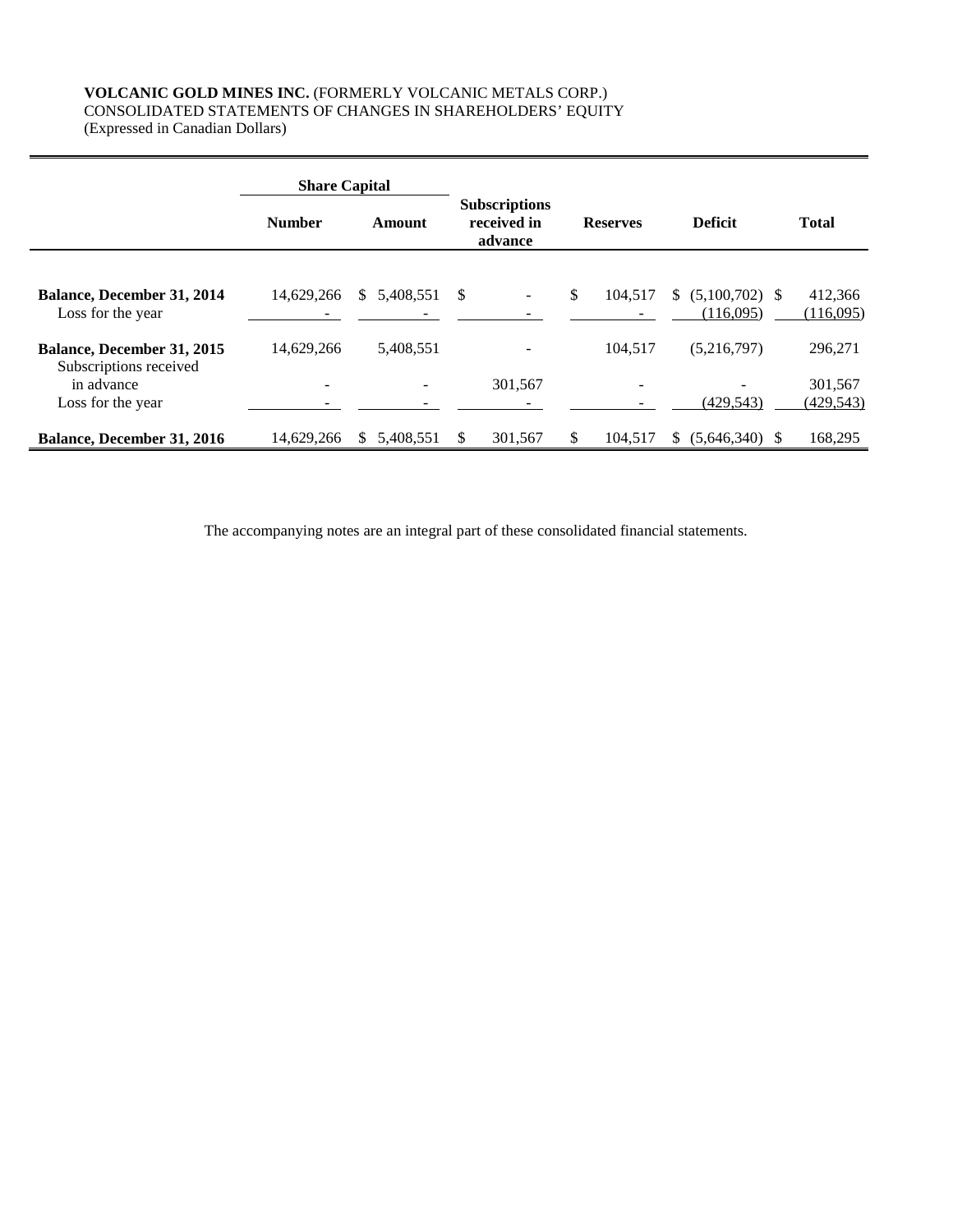### **1. NATURE AND CONTINUANCE OF OPERATIONS**

Volcanic Gold Mines Inc. is a publicly listed exploration company incorporated in Canada under the British Columbia Corporations Act on April 25, 2007. The Company together with its subsidiary (collectively referred to as the "Company") is principally engaged in acquisition and exploration of resource properties. The Company previously operated under "Volcanic Metals Corp."; it changed its name to Volcanic Gold Mines Inc. on January 19, 2017 and began trading under the symbol "VG" on the TSX Venture Exchange.

The head office, principal address and records office of the Company are located at 200 Burrard Street, Suite 650, Vancouver, British Columbia, V6C 3L6, Canada.

The Company's financial statements and those of its controlled subsidiary ("consolidated financial statements") are presented in Canadian dollars.

During the year ended December 31, 2016 the Company was in the process of investigating potential new acquisitions and evaluating resource properties. During the year ended December 31, 2016, the Company entered into an agreement to acquire an interest in a property in Guinea (Note 4).

These consolidated financial statements have been prepared in accordance with International Financial Reporting Standards ("IFRS") with the assumption that the Company will be able to realize its assets and discharge its liabilities in the normal course of business rather than through a process of forced liquidation. The Company has incurred losses from inception and does not currently have the financial resources to sustain operations in the long-term. While the Company has been successful in obtaining its required funding in the past, there is no assurance that such future financing will be available or be available on favourable terms. An inability to raise additional financing may impact the future assessment of the Company as a going concern. These material uncertainties may cast significant doubt about the ability of the Company to continue as a going concern.

The consolidated financial statements do not include adjustments to amounts and classifications of assets and liabilities that might be necessary should the Company be unable to continue operations. Continued operations of the Company are dependent on the Company's ability to receive financial support, necessary financings, or generate profitable operations in the future.

## **2. BASIS OF PREPARATION**

### **Statement of compliance**

These consolidated financial statements, including comparatives have been prepared using accounting policies consistent with IFRS as issued by the International Accounting Standards Board ("IASB") and interpretations issued by the International Financial Reporting Interpretations Committee ("IFRIC").

### **Use of Estimates and Critical Judgments**

Share-based payments are subject to estimation of the value of the award at the date of grant using pricing models such as the Black-Scholes option valuation model. The option valuation model requires the input of highly subjective assumptions including the expected stock price volatility. Because the Company's stock options have characteristics significantly different from those of traded options and because the subjective input assumptions can materially affect the calculated fair value, such value is subject to measurement uncertainty.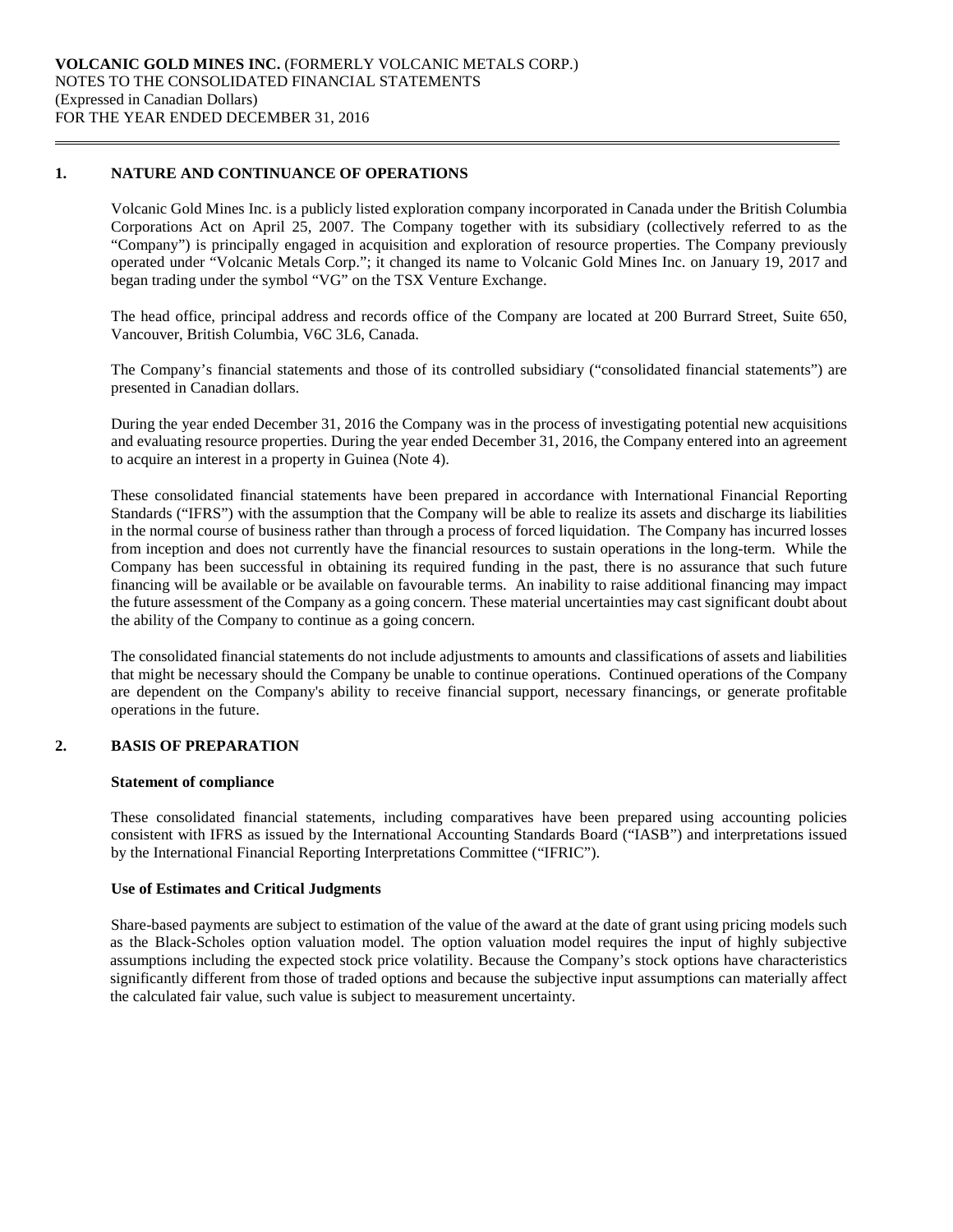### **2. BASIS OF PREPARATION** (cont'd…)

### **Use of Estimates and Critical Judgments** (cont'd…)

### *Critical accounting judgements*

The determination of income tax is inherently complex and requires making certain judgements about future events. While income tax filings are subject to audits and reassessments, the Company has adequately provided for all income tax obligations. However, changes in facts and circumstances as a result of income tax audits, reassessments, jurisprudence and any new legislation may result in an increase or decrease in our provision for income taxes.

# **3. SIGNIFICANT ACCOUNTING POLICIES**

#### **Basis of consolidation**

These consolidated financial statements include the financial statements of the Company and the entity controlled by the Company (Note 5). Control exists when the Company has the power, directly or indirectly, to govern the financial and operating policies of an entity so as to obtain benefits from its activities. The financial statements of the subsidiary are included in the consolidated financial statements from the date that control commences until the date that control ceases. All significant intercompany transactions and balances have been eliminated.

#### **Foreign exchange**

The functional currency is the currency of the primary economic environment in which the entity operations and has been determined for each entity within the Company. The functional currency for all entities within the Company is the Canadian dollar. The functional currency determinations were conducted through an analysis of the consideration factors identified in International Accounting Standards ("IAS") 21, *The Effects of Changes in Foreign Exchange Rates*.

Transactions in currencies other than the Canadian dollar are recorded at exchange rates prevailing on the dates of the transactions. At the end of each reporting period, the monetary assets and liabilities of the Company that are denominated in foreign currencies are translated at the rate of exchange at the statement of financial position date while non-monetary assets and liabilities are translated at historical rates. Revenues and expenses are translated at the exchange rates approximating those in effect on the date of the transactions. Exchange gains and losses arising on translation are included in the statement of loss and comprehensive loss.

### **Financial instruments**

#### Financial assets

The Company classifies its financial assets into one of the following categories, depending on the purpose for which the asset was acquired. The Company's accounting policy for each category is as follows:

*Fair value through profit or loss -* This category comprises derivatives, or assets acquired or incurred principally for the purpose of selling or repurchasing it in the near term. They are carried in the statement of financial position at fair value with changes in fair value recognized in the statement of loss and comprehensive loss.

*Loans and receivables -* These assets are non-derivative financial assets with fixed or determinable payments that are not quoted in an active market. They are carried at cost less any provision for impairment. Individually significant receivables are considered for impairment when they are past due or when other objective evidence is received that a specific counterparty will default.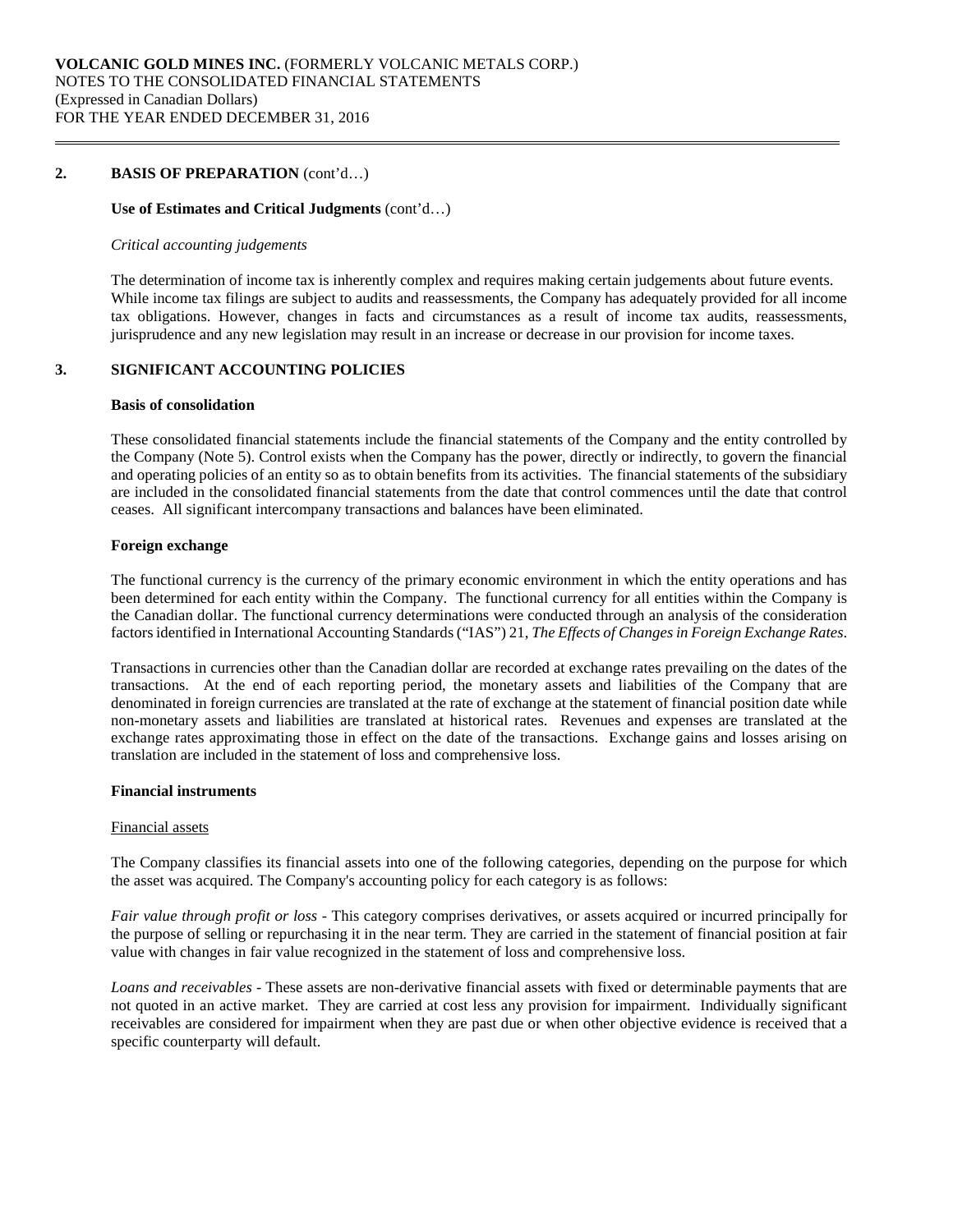### **3. SIGNIFICANT ACCOUNTING POLICIES** (cont'd…)

#### **Financial instruments** (cont'd…)

#### Financial assets (cont'd…)

*Held-to-maturity investments* - These assets are non-derivative financial assets with fixed or determinable payments and fixed maturities that the Company's management has the positive intention and ability to hold to maturity. These assets are measured at amortized cost using the effective interest method. If there is objective evidence that the investment is impaired, determined by reference to external credit ratings and other relevant indicators, the financial asset is measured at the present value of estimated future cash flows. Any changes to the carrying amount of the investment, including impairment losses, are recognized in the statement of loss and comprehensive loss.

All financial assets except for those at fair value through profit or loss are subject to review for impairment at least at each reporting date. Financial assets are impaired when there is any objective evidence that a financial asset or a group of financial assets is impaired. Different criteria to determine impairment are applied for each category of financial assets, which are described above.

#### Financial liabilities

The Company classifies its financial liabilities into one of two categories, depending on the purpose for which the liability was incurred. The Company's accounting policy for each category is as follows:

*Fair value through profit or loss* - This category comprises derivatives, or liabilities acquired or incurred principally for the purpose of selling or repurchasing it in the near term. They are carried in the statement of financial position at fair value with changes in fair value recognized in the statement of loss and comprehensive loss.

*Other financial liabilities:* This category includes accounts payables and accrued liabilities, which is recognized at amortized cost.

The Company has classified its cash as fair value through profit and loss. The Company's receivables are classified as loans and receivables. The Company's accounts payable and accrued liabilities are classified as other financial liabilities.

#### **Exploration and evaluation - mineral properties**

Pre-exploration costs are expensed as incurred. Costs related to the acquisition of mineral properties are capitalized by property, and costs related to the exploration of mineral properties are expensed as incurred, until the commencement of commercial production. If commercially profitable ore reserves are developed, capitalized costs of the related property are reclassified as mining assets and amortized using the unit of production method. If, after management review, it is determined that capitalized acquisition costs are not recoverable over the estimated economic life of the property, or the property is abandoned, or management deems there to be an impairment in value, the property is written down to its net realizable value.

Any option payments received by the Company from third parties or tax credits refunded to the Company are credited to the capitalized cost of the mineral property. If payments received exceed the capitalized cost of the mineral property, the excess is recognized as income in the year received. The amounts shown for mineral properties do not necessarily represent present or future values. Their recoverability is dependent upon the discovery of economically recoverable reserves, the ability of the Company to obtain the necessary financing to complete the development, and future profitable production or proceeds from the disposition thereof.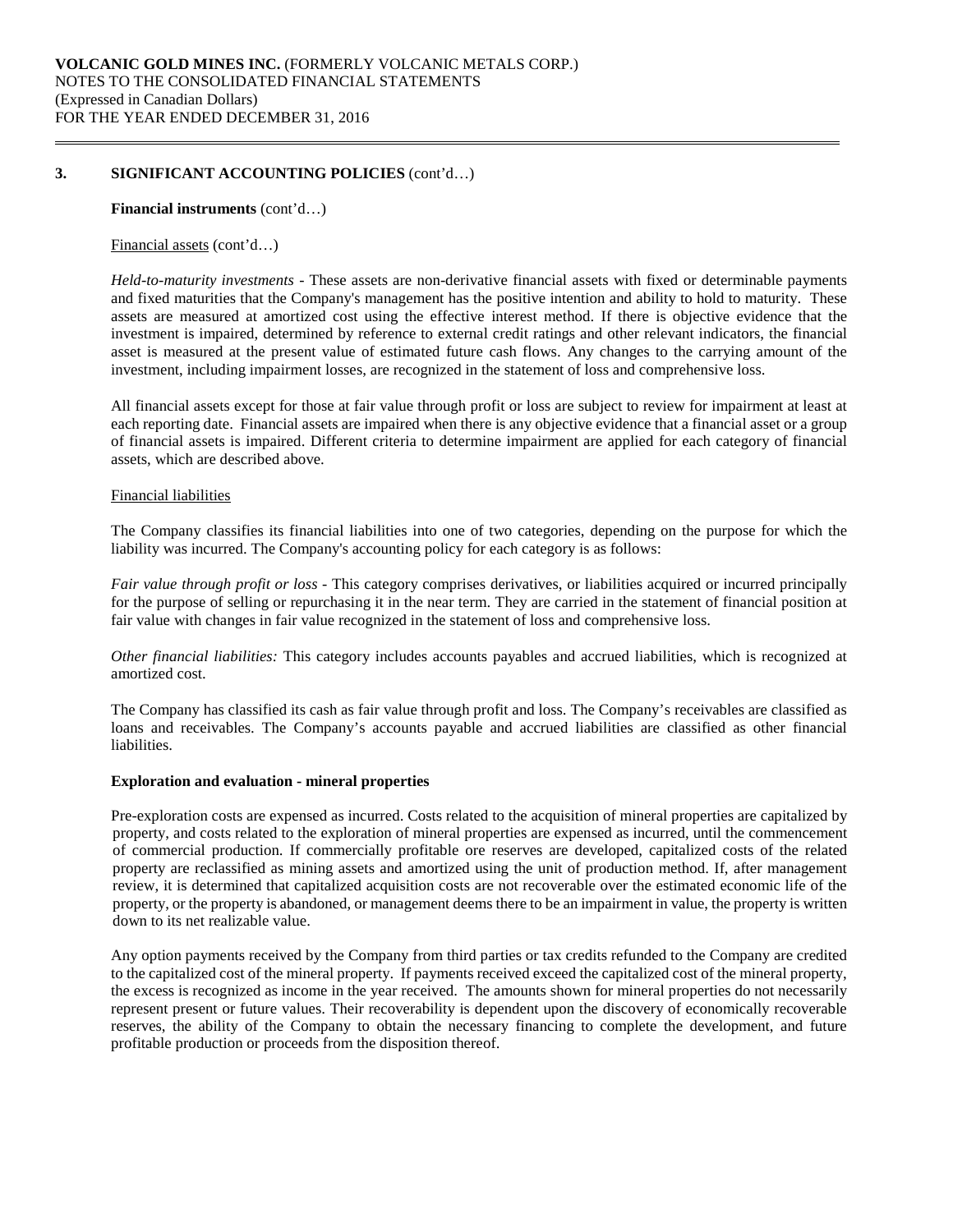### **3. SIGNIFICANT ACCOUNTING POLICIES** (cont'd…)

#### **Loss per share**

The Company presents basic loss per share for its common shares, calculated by dividing the loss attributable to common shareholders of the Company by the weighted average number of common shares outstanding during the period. Diluted loss per share is calculated by adjusting the weighted average number of common shares outstanding for dilutive instruments. The number of shares included with respect to options, warrants, and similar instruments is computed using the treasury stock method. Diluted loss per share does not adjust the loss attributable to common shareholders or the weighted average number of common shares outstanding when the effect is anti-dilutive.

### **Impairment**

At the end of each reporting period, the Company's assets are reviewed to determine whether there is any indication that those assets may be impaired. If such indication exists, the recoverable amount of the asset is estimated in order to determine the extent of the impairment, if any. The recoverable amount is the higher of fair value less costs to sell and value in use. Fair value is determined as the amount that would be obtained from the sale of the asset in an arm's length transaction between knowledgeable and willing parties. In assessing value in use, the estimated future cash flows are discounted to their present value using a pre-tax discount rate that reflects current market assessments of the time value of money and the risks specific to the asset. If the recoverable amount of an asset is estimated to be less than its carrying amount, the carrying amount of the asset is reduced to its recoverable amount and the impairment loss is recognized in the profit or loss for the period. For an asset that does not generate largely independent cash inflows, the recoverable amount is determined for the cash generating unit to which the asset belongs.

Where an impairment loss subsequently reverses, the carrying amount of the asset (or cash-generating unit) is increased to the revised estimate of its recoverable amount, but to an amount that does not exceed the carrying amount that would have been determined had no impairment loss been recognized for the asset (or cash-generating unit) in prior years. A reversal of an impairment loss is recognized immediately in profit or loss.

### **Decommissioning provision**

The Company recognizes liabilities for statutory, contractual, constructive or legal obligations associated with the retirement of mineral properties, oil and gas interests, and equipment, when those obligations result from the acquisition, construction, development or normal operation of the assets. The net present value of future rehabilitation cost estimates arising from the decommissioning of plant and other site preparation work is capitalized to the related assets along with a corresponding increase in the rehabilitation provision in the period incurred. Discount rates using a pre-tax rate that reflect the time value of money are used to calculate the net present value. The rehabilitation asset is depreciated on the same basis as the related asset.

The Company's estimates of reclamation costs could change as a result of changes in regulatory requirements, discount rates and assumptions regarding the amount and timing of the future expenditures. These changes are recorded directly to the related assets with a corresponding entry to the rehabilitation provision. The Company's estimates are reviewed annually for changes in regulatory requirements, discount rates, effects of inflation and changes in estimates.

Changes in the net present value, excluding changes in the Company's estimates of reclamation costs, are charged to profit and loss for the period.

### **Share-based payments**

The Company grants stock options to acquire common shares of the Company to directors, officers, employees and consultants. An individual is classified as an employee when the individual is an employee for legal or tax purposes, or provides services similar to those performed by an employee.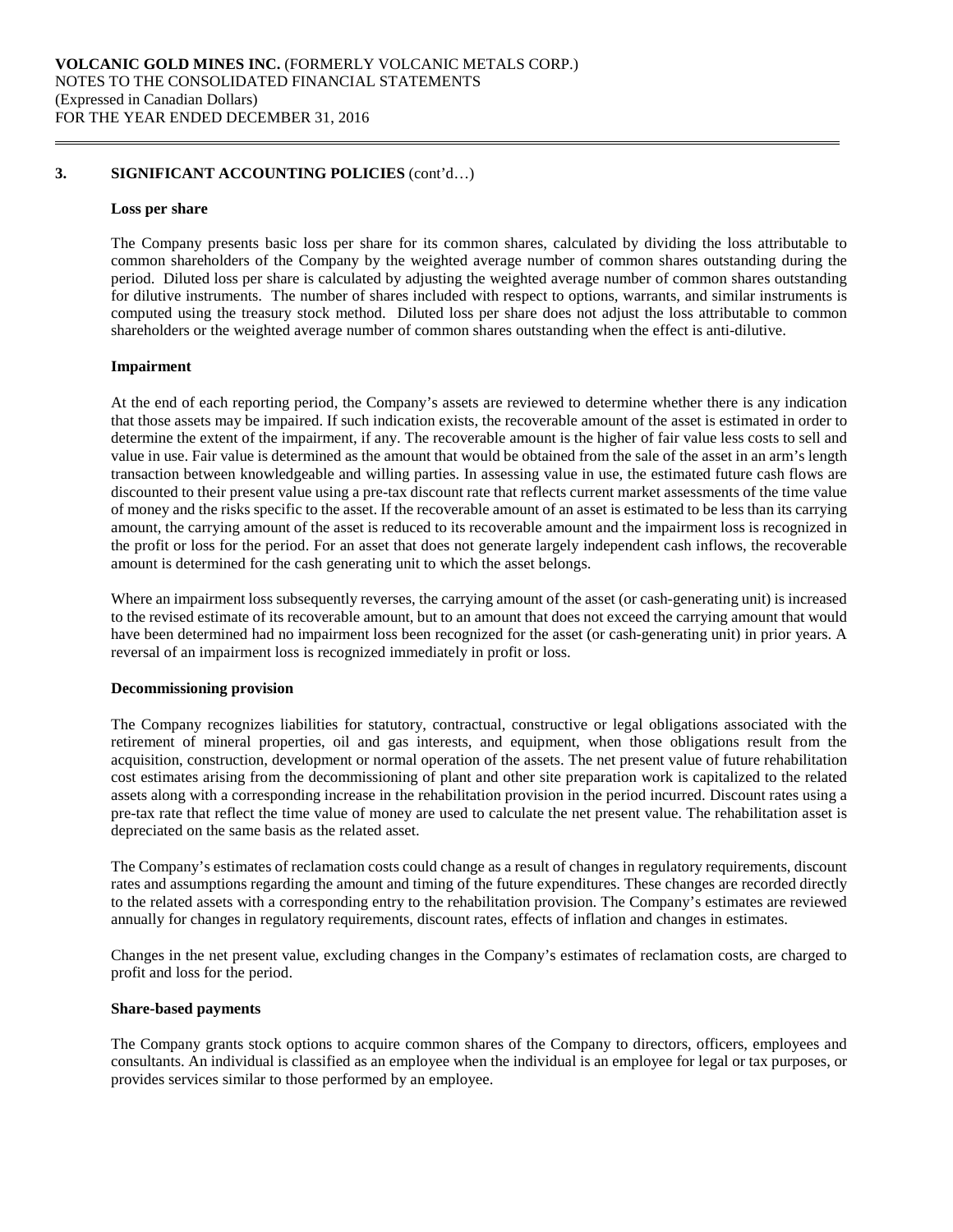## **3. SIGNIFICANT ACCOUNTING POLICIES** (cont'd…)

#### **Share-based payments** (cont'd…)

The fair value of stock options is measured on the date of grant, using the Black-Scholes option pricing model, and is recognized over the vesting period. On the exercise of stock options, the applicable amounts of reserves are transferred to share capital and consideration paid for the shares on the exercise of stock options is credited to share capital.

In situations where equity instruments, such as stock options and warrants, are issued to non-employees and some or all of the goods or services received by the entity as consideration cannot be specifically identified, they are measured at fair value of the share-based payment. Otherwise, share-based payments are measured at the fair value of goods or services received. Upon expiry or forfeiture, the recorded value is transferred to deficit for stock options or share capital for warrants.

### **Income taxes**

Income tax expense comprises current and deferred tax. Income tax is recognized in profit or loss except to the extent that it relates to items recognized directly in equity. Current tax expense is the expected tax payable on taxable income for the year, using tax rates enacted or substantively enacted at period end, adjusted for amendments to tax payable with regards to previous years.

Deferred tax is recorded using the liability method, providing for temporary differences, between the carrying amounts of assets and liabilities for financial reporting purposes and the amounts used for taxation purposes. Temporary differences are not provided for relating to goodwill not deductible for tax purposes, the initial recognition of assets or liabilities that affect neither accounting nor taxable loss, and differences relating to investments in subsidiaries to the extent that they will probably not reverse in the foreseeable future. The amount of deferred tax provided is based on the expected manner of realization or settlement of the carrying amount of assets and liabilities, using tax rates enacted or substantively enacted at the date of the statement of financial position.

A deferred tax asset is recognized only to the extent that it is probable that future taxable profits will be available against which the asset can be utilized. To the extent that the Company does not consider it probable that a deferred tax asset will be recovered, it does not recognize the asset.

### **New standards, interpretations and amendments adopted**

The accounting policies adopted in the preparation of the consolidated financial statements are consistent with those followed in the preparation of the Company's annual consolidated financial statements for the year ended December 31, 2015. There were no new standards and interpretations effective as of January 1, 2016 that would be applicable to the Company.

### **New standards not yet adopted**

Certain pronouncements were issued by the IASB or IFRIC that are not mandatory for accounting periods beginning on or after January 1, 2016 or later periods. They have not been early adopted in these financial statements. In all cases the Company intends to apply these standards from application date as indicated below:

IFRS 9, Financial Instruments is part of the IASB's wider project to replace IAS 39 Financial Instruments: Recognition and Measurement. IFRS 9 retains but simplifies the mixed measurement model and establishes two primary measurement categories for financial assets: amortized cost and fair value. The basis of classification depends on the entity's business model and the contractual cash flow characteristics of the financial asset. The standard is effective for annual periods beginning on or after January 1, 2018. The Company has not yet made an assessment of the impact of the amendments.

There are no other IFRSs or IFRIC Interpretations that are not yet effective that would be expected to have a material impact on the Company.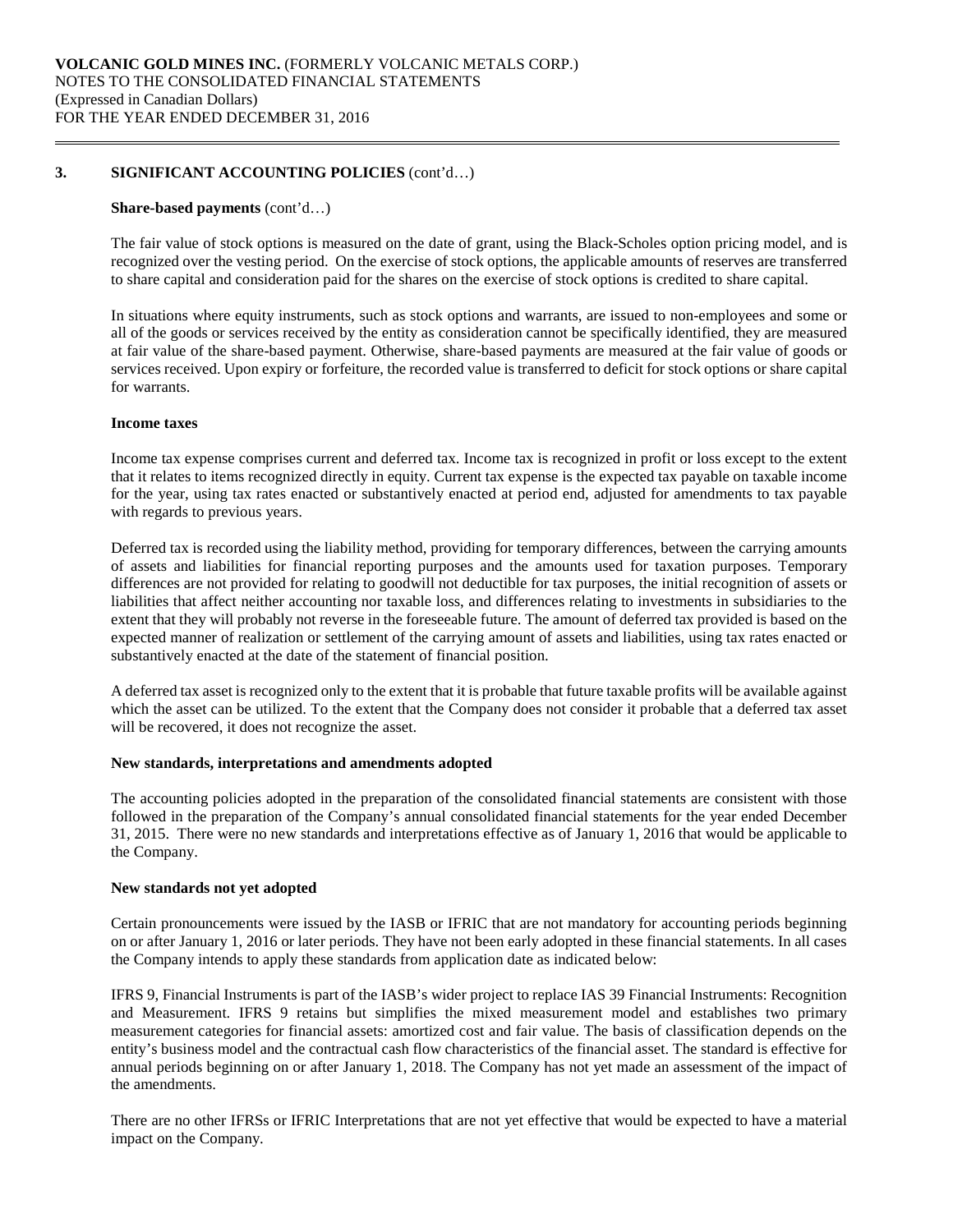### **4. MINERAL PROPERTIES**

During the year ended December 31, 2016 the Company entered in an assignment agreement with Radius Gold Inc. ("Radius"), pursuant to which the Company was assigned a purchase agreement to acquire the Mandiana project, a gold property located in Guinea, from Sovereign Mines of Africa PLC ("SMA").

Subsequent to December 31, 2016, the Company completed the transaction and acquired all of the outstanding share capital of SMA's wholly owned subsidiary, Sovereign Mines of Africa Ltd. ("Sovereign Mines"), which holds a 75 per-cent interest in a series of exploration permits located in Guinea commonly referred to as the Mandiana project. The remaining interest in the Mandiana project is held by SOGUIPAMI, a government-owned business entity in Guinea formed to conduct mineral exploration projects.

In consideration for acquiring the outstanding share capital of Sovereign Mines and for the assignment by Radius, the Company has agreed to issue common shares to SMA and Radius such that SMA will hold 9.9 per cent and Radius will hold 5.0 per cent of the outstanding share capital of the Company following completion of the transaction (2,502,489) common shares and 1,263,883 common shares issued to SMA and Radius, respectively, subsequent to December 31, 2016). The Company will also reimburse Radius for certain expenses incurred in the development of the transaction and will grant to Radius certain rights to participate in future equity financings completed by the Company. Each of SMA, Sovereign Mines and Radius are at arm's length to the Company.

In connection with the transaction, subsequent to December 31, 2016, the Company completed a non-brokered private placement of 6,666,667 units at \$0.15 per unit for proceeds of \$1,000,000 (Note 11).

As at December 31, 2016, the Company has incurred \$247,254 in property investigation costs.

### **5. RELATED PARTY TRANSACTIONS**

The financial statements include the financial statements of Volcanic Gold Mines Inc. and its 100% owned mineral exploration Albanian subsidiary Cougar Mining Sh.p.k.

The remuneration of the key management personnel, comprised of the directors and officers is as follows:

- a) Paid or accrued management fees of \$60,000 (2015 \$60,000) to an officer of the Company.
- b) Paid or accrued accounting fees of \$9,190 (2015 \$9,845) to a company controlled by the CFO of the Company.
- c) Paid or accrued rent of \$6,000 (2015 \$6,000) to a company controlled by the CEO of the Company.

Included in accounts payable at December 31, 2016 was \$160,000 (2015 - \$96,021) payable to directors and officers of the Company.

### **6. SHAREHOLDERS' EQUITY**

#### **a) Issued share capital**

#### *Private placements*

The Company did not complete any private placements during the year ended December 31, 2016 or the year ended December 31, 2015.

In connection with the Guinea property acquisition (Note 4), subsequent to December 31, 2016, the Company completed a non-brokered private placement of 6,666,667 units at \$0.15 per unit for proceeds of \$1,000,000 (Note 11). During the year ended December 31, 2016, the Company received \$301,567 in relation to this private placement, which has been recorded as subscriptions received in advance as at December 31, 2016.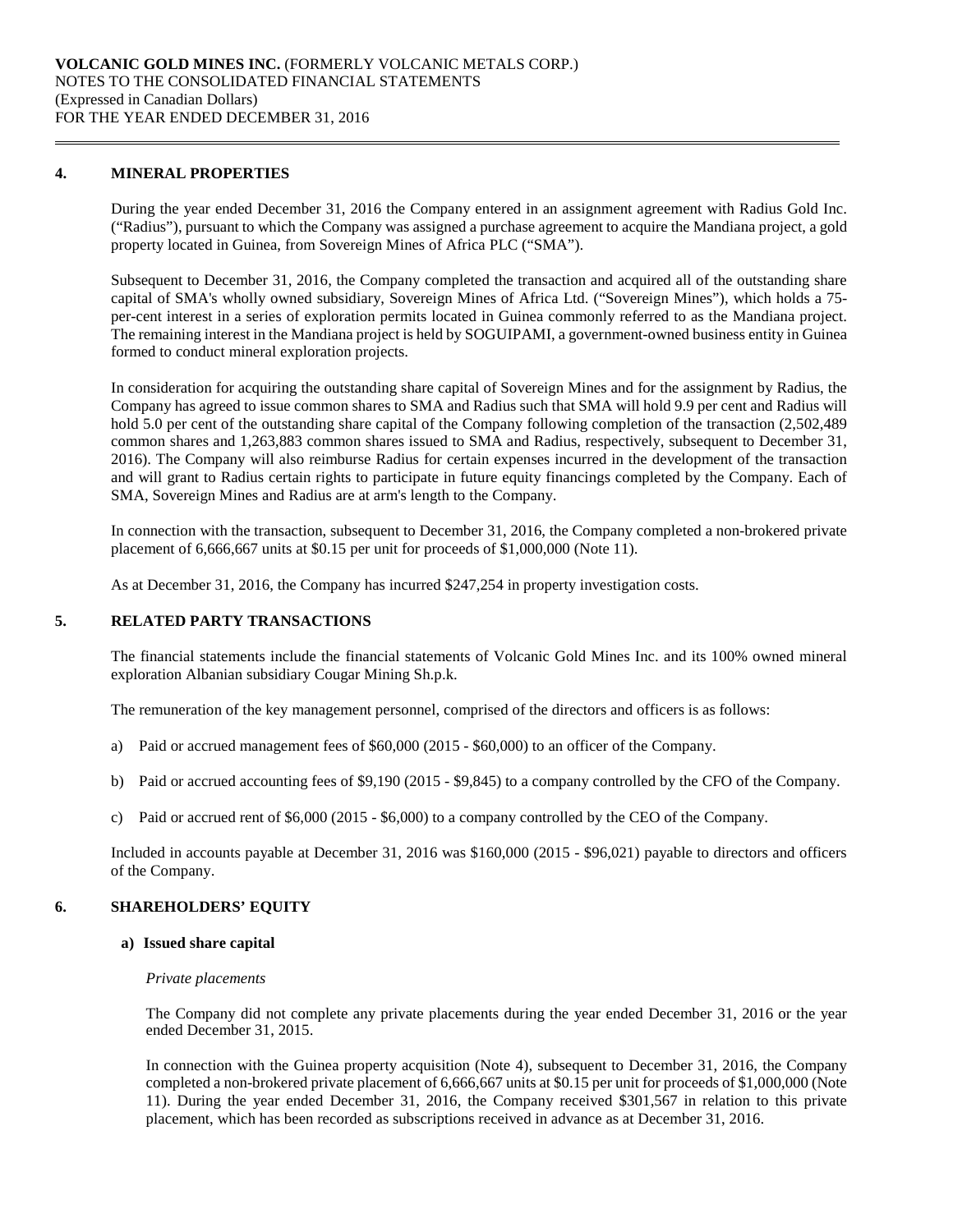#### **6. SHAREHOLDERS EQUITY** (cont'd...)

#### **b) Stock options**

The Company has a stock option plan whereby options may be granted to directors, employees, consultants and certain other service providers to encourage ownership of the Company's common shares. The Company can grant options for up to 10% of the issued and outstanding common shares. The term of any option granted under the Stock Option Plan may not exceed 5 years. The vesting periods for all options granted pursuant to the Stock Option Plan will be determined at the discretion of the Board of Directors at the time of the grant. The number of options granted to any one person may not exceed 5% of the outstanding listed common shares in a 12 month period.

The following is a summary of stock options outstanding as at December 31, 2016 and December 31, 2015 and changes during the periods then ended:

|                                                                                 | Number of<br>Options     | Weighted<br>Average<br><b>Exercise Price</b> |
|---------------------------------------------------------------------------------|--------------------------|----------------------------------------------|
| Balance, December 31, 2014<br>Cancelled/expired                                 | 85,000<br>(85,000)       | 1.60<br>1.60                                 |
| Balance, outstanding and exercisable at December 31, 2015 and December 31, 2016 | $\overline{\phantom{0}}$ |                                              |

The Company recognizes share-based payments expense for all stock options granted using the fair value based method of accounting. There were no stock options granted or vested during the year ended December 31, 2016 or the year ended December 31, 2015.

### **c) Warrants**

The following is a summary of warrants outstanding as at December 31, 2016 and December 31, 2015 and changes during the periods then ended:

|                                                                                 | Number of<br>Warrants     | Weighted<br>Average Exercise<br>Price |
|---------------------------------------------------------------------------------|---------------------------|---------------------------------------|
| Balance, December 31, 2014<br>Cancelled/expired                                 | 11,340,000<br>(1,340,000) | 0.10<br>S<br>0.50                     |
| Balance outstanding and exercisable,<br>December 31, 2015 and December 31, 2016 | 10,000,000                | \$<br>0.05                            |

At December 31, 2016 the following warrants were outstanding:

|          | Number outstanding and<br>exercisable | Exercise<br>Price | <b>Expiry Date</b> |
|----------|---------------------------------------|-------------------|--------------------|
| Warrants | 10,000,000                            | 0.05              | January 17, 2019*  |

\* during the year ended December 31, 2016, the Company extended the expiry date to from January 17, 2017 to January 17, 2019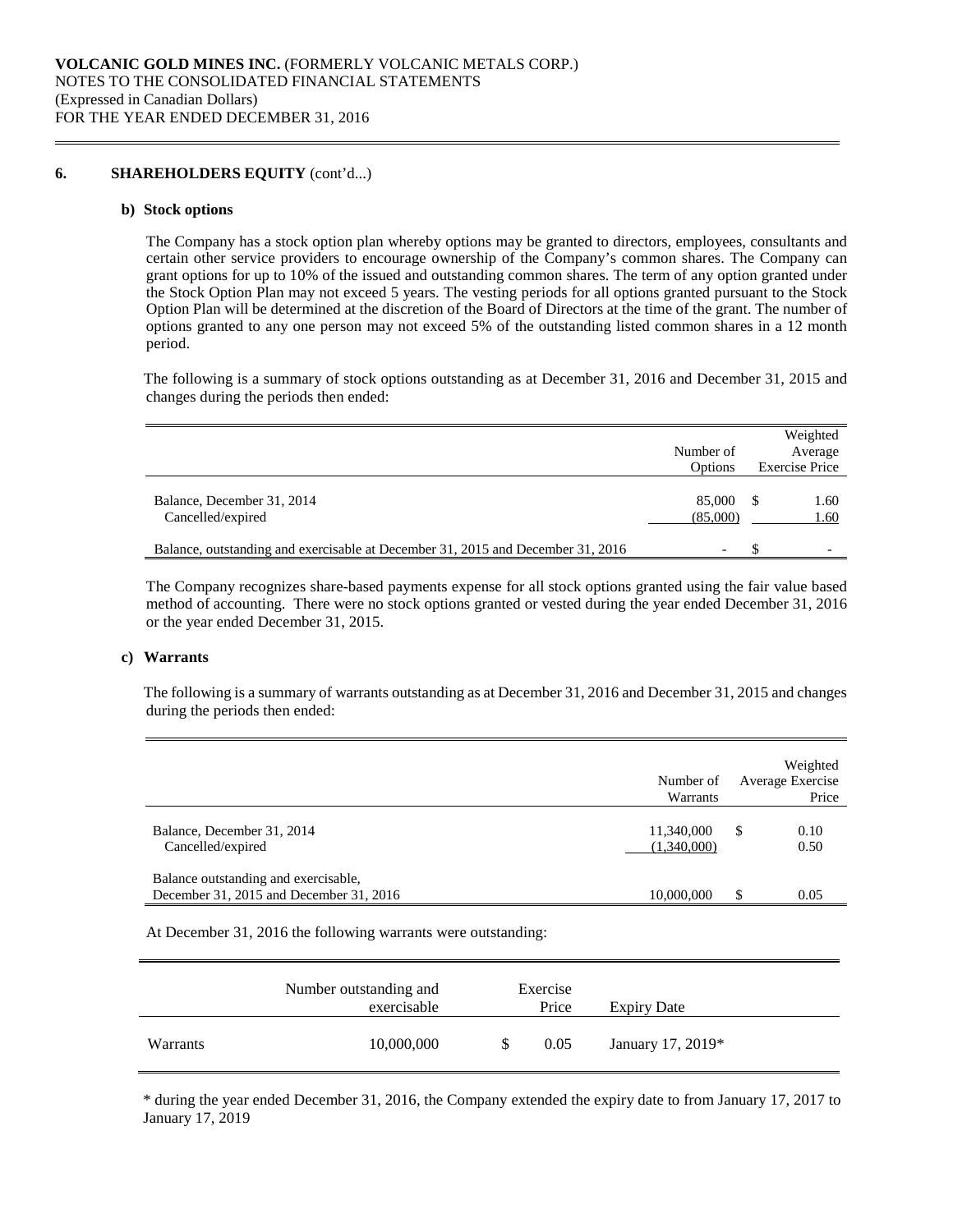### **7. INCOME TAXES**

A reconciliation of income taxes (recovery) at statutory rates with the reported taxes for the years ended December 31, 2016 and 2015 are as follows:

|                                                                                                                                                           |     | 2016                                 | 2015                                   |
|-----------------------------------------------------------------------------------------------------------------------------------------------------------|-----|--------------------------------------|----------------------------------------|
| Loss before income taxes                                                                                                                                  | \$. | (429, 543)                           | (116,095)                              |
| Expected income tax (recovery)<br>Non-deductible and other items<br>Change in income tax rates<br>Change in unrecognized deductible temporary differences | S   | $(112,000)$ \$<br>(1,000)<br>113,000 | (30,000)<br>(1,000)<br>1,000<br>30,000 |
| Income tax recovery                                                                                                                                       | \$  | $\overline{\phantom{0}}$             |                                        |

The significant components of the Company's unrecognized temporary differences and tax losses are as follows:

|                                   |               | <b>Expiry Date</b> |           |
|-----------------------------------|---------------|--------------------|-----------|
|                                   | 2016          | Range              | 2015      |
| Exploration and evaluation assets | \$<br>190,000 | N/A<br>-S          | 190,000   |
| Investment tax credits            | 4,000         | 2020-2035          | 4,000     |
| Property and equipment            | 5,000         | N/A                | 5,000     |
| Share issue costs                 | 6,000         | 2037-2038          | 10,000    |
| Non-capital losses                | 2,751,000     | 2027-2036          | 2,312,000 |
|                                   | 2,956,000     |                    | 2,521,000 |

# **8. SEGMENT INFORMATION**

The Company operates in one reportable operating segment, being the acquisition, exploration, and evaluation of resource properties in two geographical locations, being Canada and Guinea.

### **9. FINANCIAL AND CAPITAL RISK MANAGEMENT**

Financial assets and liabilities are classified in the in the fair value hierarchy according to the lowest level of input that is significant to the fair value measurement. Assessment of the significant of a particular input to the fair value measurement requires judgement and may affect placement within the fair value hierarchy levels. The hierarchy is as follows:

- Level 1: quoted prices (unadjusted) in active markets for identical assets or liabilities.
- Level 2: inputs other than quotes prices included in Level 1 that are observable for the asset or liability, either directly (i.e., as prices) or indirectly (i.e., derived from prices).
- Level 3: inputs for the asset or liability that are not based on observable market data (unobservable inputs).

The carrying value of receivables and accounts payable and accrued liabilities approximates fair value due to the short term nature of the financial instruments. Cash is valued at a level 1 fair value measurement and is classified as fair value through profit or loss. Receivables are classified as loans and receivables. Accounts payable and accrued liabilities are classified as other financial liabilities.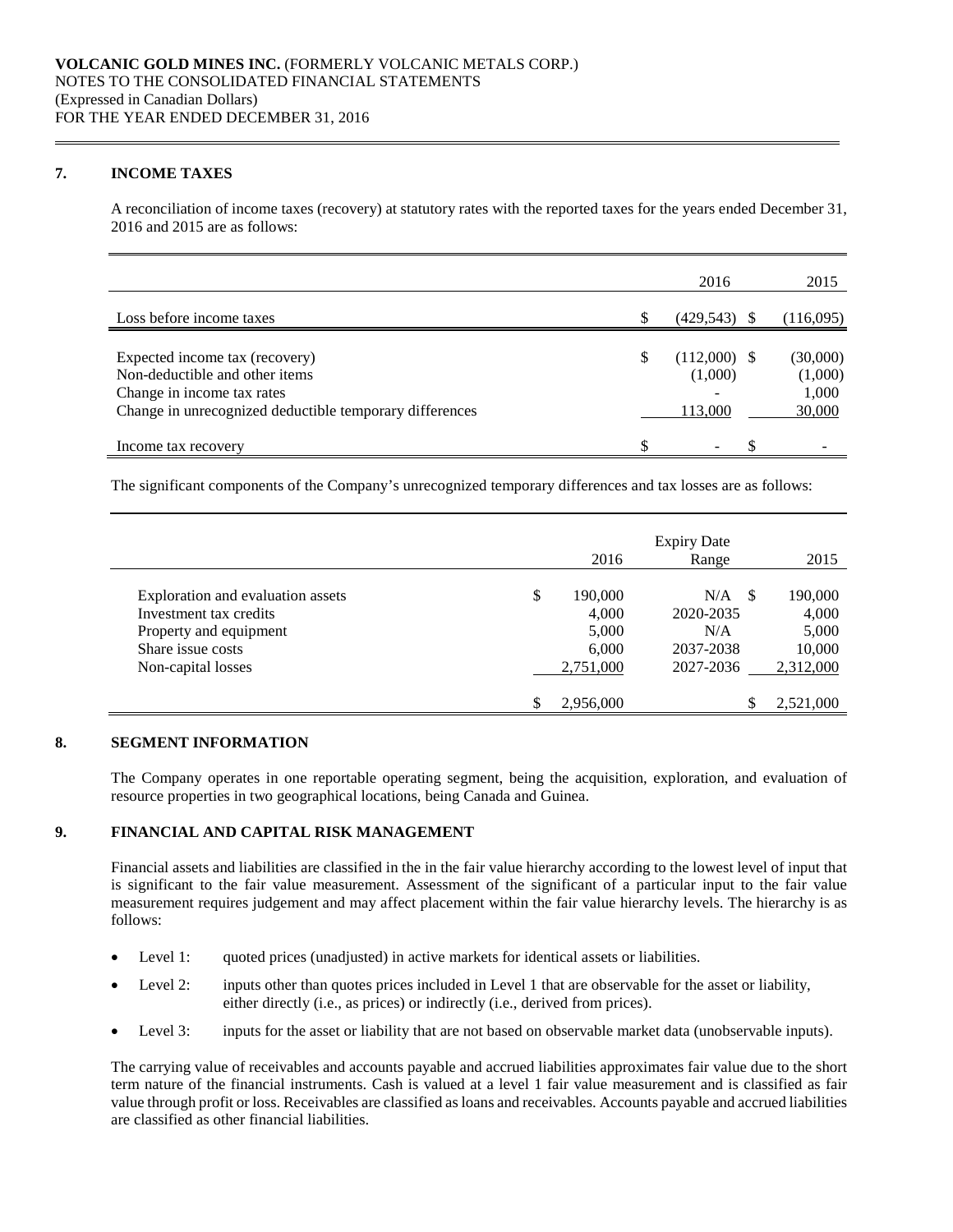## **9. FINANCIAL AND CAPITAL RISK MANAGEMENT** (cont'd...)

#### **Risk management**

The Company is exposed to varying degrees to a variety of financial instrument related risks:

#### *Credit risk*

Credit risk is the risk of an unexpected loss if a customer or third party to a financial instrument fails to meet its contractual obligations.

The Company's cash is held at large Canadian financial institution in interest bearing accounts. The Company has no investment in asset backed commercial paper.

The Company's receivables consist mainly of Goods and Services Tax receivable from the government of Canada.

#### *Liquidity risk*

Liquidity risk is the risk that the Company will not be able to meet its financial obligations as they fall due.

The Company manages liquidity risk through its capital management as outlined below. Accounts payable and accrued liabilities are due within one year.

#### *Market risk*

Market risk is the risk of loss that may arise from changes in market factors such as interest rates, foreign exchange rates, and commodity and equity prices.

a) Interest rate risk

The Company's exposure to interest rate risk arises from the interest rate impact on cash. The Company's practice has been to invest cash at floating rates of interest, in order to maintain liquidity, while achieving a satisfactory return for shareholders. There is minimal risk that the Company would recognize any loss as a result of a decrease in the fair value of any guaranteed bank investment certificates included in cash as they are generally held with large financial institutions. As at December 31, 2016, the Company is not exposed to significant interest rate risk.

b) Foreign currency risk

The majority of purchases are transacted in the Canadian dollar. Management believes the foreign exchange risk derived from currency conversions is not significant and therefore does not hedge its foreign exchange risk.

c) Price risk

The Company is exposed to price risk with respect to commodity prices, particularly gold. The Company closely monitors commodity prices to determine the appropriate course of action to be taken by the Company.

#### *Capital management*

The Company's objectives when managing capital are to safeguard the Company's ability to continue as a going concern in order to pursue acquisition, exploration and development of mineral properties and to maintain a flexible capital structure which optimizes the costs of capital at an acceptable risk. In the management of capital, the Company includes its components of shareholders' equity.